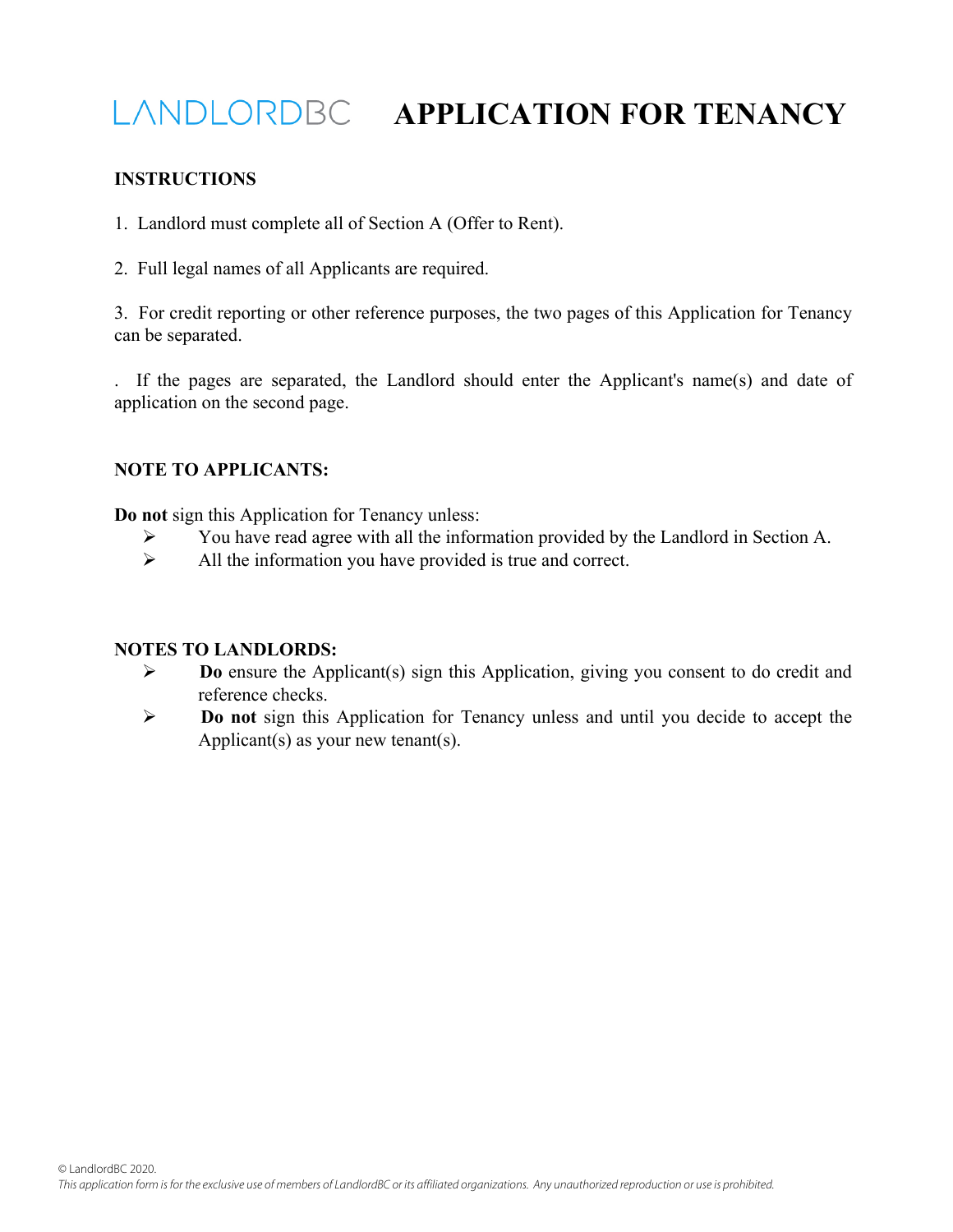## **APPLICATION FOR TENANCY**

|                                     | ANDLORD                |                                                                                                                   |                               | THE LANDLORD OR LANDLORD'S AUTHORIZED AGENT (called the "Landlord") MUST COMPLETE ALL BLANKS IN THIS SECTION<br>A. OFFER TO RENT I/We, the undersigned (called the "Applicant"), offer to rent a rental unit in British Columbia known as:                                                                                |                                                                                                                           |                                               |                   |                                                                                                                                                                                                                                                                                                                                                                                                                                                                                                                                                                                                                                                                                                                                                                                                                                                                                                                                                                                                                                                                                                                                                                                          |  |
|-------------------------------------|------------------------|-------------------------------------------------------------------------------------------------------------------|-------------------------------|---------------------------------------------------------------------------------------------------------------------------------------------------------------------------------------------------------------------------------------------------------------------------------------------------------------------------|---------------------------------------------------------------------------------------------------------------------------|-----------------------------------------------|-------------------|------------------------------------------------------------------------------------------------------------------------------------------------------------------------------------------------------------------------------------------------------------------------------------------------------------------------------------------------------------------------------------------------------------------------------------------------------------------------------------------------------------------------------------------------------------------------------------------------------------------------------------------------------------------------------------------------------------------------------------------------------------------------------------------------------------------------------------------------------------------------------------------------------------------------------------------------------------------------------------------------------------------------------------------------------------------------------------------------------------------------------------------------------------------------------------------|--|
|                                     |                        | Suite no.                                                                                                         |                               | <b>Building Address</b>                                                                                                                                                                                                                                                                                                   |                                                                                                                           |                                               |                   |                                                                                                                                                                                                                                                                                                                                                                                                                                                                                                                                                                                                                                                                                                                                                                                                                                                                                                                                                                                                                                                                                                                                                                                          |  |
|                                     |                        | at a monthly rent of \$                                                                                           |                               | plus parking fees of \$                                                                                                                                                                                                                                                                                                   | plus other fees of \$                                                                                                     |                                               |                   | for a total monthly cost of \$                                                                                                                                                                                                                                                                                                                                                                                                                                                                                                                                                                                                                                                                                                                                                                                                                                                                                                                                                                                                                                                                                                                                                           |  |
|                                     |                        |                                                                                                                   |                               |                                                                                                                                                                                                                                                                                                                           | The above rent includes only the utilities checked below. Payment for all other utilities is the tenant's responsibility. |                                               |                   |                                                                                                                                                                                                                                                                                                                                                                                                                                                                                                                                                                                                                                                                                                                                                                                                                                                                                                                                                                                                                                                                                                                                                                                          |  |
| Heat                                |                        | Hot Water<br><b>Water Supply</b>                                                                                  | Electricity                   | Cablevision Gas to Fireplace Waste Collection                                                                                                                                                                                                                                                                             |                                                                                                                           |                                               | Sewage Disposal   |                                                                                                                                                                                                                                                                                                                                                                                                                                                                                                                                                                                                                                                                                                                                                                                                                                                                                                                                                                                                                                                                                                                                                                                          |  |
|                                     |                        | DATE OCCUPANCY DESIRED                                                                                            |                               |                                                                                                                                                                                                                                                                                                                           |                                                                                                                           |                                               |                   | Other                                                                                                                                                                                                                                                                                                                                                                                                                                                                                                                                                                                                                                                                                                                                                                                                                                                                                                                                                                                                                                                                                                                                                                                    |  |
|                                     |                        |                                                                                                                   |                               |                                                                                                                                                                                                                                                                                                                           |                                                                                                                           |                                               |                   |                                                                                                                                                                                                                                                                                                                                                                                                                                                                                                                                                                                                                                                                                                                                                                                                                                                                                                                                                                                                                                                                                                                                                                                          |  |
|                                     | <b>LANDLORD'S NAME</b> |                                                                                                                   |                               | <b>LANDLORD'S ADDRESS</b>                                                                                                                                                                                                                                                                                                 |                                                                                                                           |                                               |                   | LANDLORD'S PHONE NO.                                                                                                                                                                                                                                                                                                                                                                                                                                                                                                                                                                                                                                                                                                                                                                                                                                                                                                                                                                                                                                                                                                                                                                     |  |
|                                     |                        | Offer to Rent (Tenancy Agreement Attached)                                                                        |                               | Standard Application (Tenancy Agreement Not Attached)                                                                                                                                                                                                                                                                     |                                                                                                                           |                                               |                   |                                                                                                                                                                                                                                                                                                                                                                                                                                                                                                                                                                                                                                                                                                                                                                                                                                                                                                                                                                                                                                                                                                                                                                                          |  |
|                                     |                        | Agreement will include these specific terms:                                                                      |                               |                                                                                                                                                                                                                                                                                                                           |                                                                                                                           |                                               |                   | This is an offer to rent. The Applicant agrees that if this offer is accepted, it becomes a binding agreement and the Applicant will subsequently sign the<br>Landlord's Residential Tenancy Agreement that the Applicant has had an opportunity to examine and of which a copy is attached to this application. The<br>Applicant acknowledges that pets, barbecues, waterbeds and aquariums are not allowed without advance written permission of the Landlord. The Tenancy                                                                                                                                                                                                                                                                                                                                                                                                                                                                                                                                                                                                                                                                                                             |  |
|                                     |                        | If this offer is accepted, the Applicant will pay a Security Deposit of \$<br>additional Pet Damage Deposit of \$ |                               | be liable for the payment of any lost rental revenue to the Landlord and any related expenses incurred by the Landlord.<br>will be paid to the Landlord. The Landlord will hold the Deposit(s) until the tenancy ends.<br>This offer is subject to acceptance by the Landlord and is open for acceptance until 5:00 pm on |                                                                                                                           |                                               |                   | If this offer is accepted and the Applicant fails to sign the Landlord's Residential Tenancy Agreement, or to take possession of the rental unit, the Applicant will<br>to the Landlord. If the Landlord permits the Applicant to have a pet, an<br>. If not accepted by that time, this offer is void.                                                                                                                                                                                                                                                                                                                                                                                                                                                                                                                                                                                                                                                                                                                                                                                                                                                                                  |  |
|                                     |                        | <b>B. FIRST APPLICANT'S PRIMARY INFORMATION</b>                                                                   |                               |                                                                                                                                                                                                                                                                                                                           | Date of Birth (optional)                                                                                                  |                                               |                   | Social Insurance Number * (optional)                                                                                                                                                                                                                                                                                                                                                                                                                                                                                                                                                                                                                                                                                                                                                                                                                                                                                                                                                                                                                                                                                                                                                     |  |
|                                     |                        |                                                                                                                   |                               |                                                                                                                                                                                                                                                                                                                           |                                                                                                                           |                                               |                   |                                                                                                                                                                                                                                                                                                                                                                                                                                                                                                                                                                                                                                                                                                                                                                                                                                                                                                                                                                                                                                                                                                                                                                                          |  |
| Last Name<br><b>Present Address</b> |                        | <b>First Name</b>                                                                                                 |                               | Middle Name<br>City                                                                                                                                                                                                                                                                                                       |                                                                                                                           | Month / Day / Year<br>Postal Code (Mandatory) | Primary Phone No. |                                                                                                                                                                                                                                                                                                                                                                                                                                                                                                                                                                                                                                                                                                                                                                                                                                                                                                                                                                                                                                                                                                                                                                                          |  |
| Rent                                | Own                    | How Long?                                                                                                         | Reason for Leaving            |                                                                                                                                                                                                                                                                                                                           |                                                                                                                           |                                               |                   | Current Rent                                                                                                                                                                                                                                                                                                                                                                                                                                                                                                                                                                                                                                                                                                                                                                                                                                                                                                                                                                                                                                                                                                                                                                             |  |
|                                     |                        |                                                                                                                   |                               |                                                                                                                                                                                                                                                                                                                           |                                                                                                                           |                                               |                   |                                                                                                                                                                                                                                                                                                                                                                                                                                                                                                                                                                                                                                                                                                                                                                                                                                                                                                                                                                                                                                                                                                                                                                                          |  |
| <b>Previous Address</b>             |                        |                                                                                                                   |                               |                                                                                                                                                                                                                                                                                                                           |                                                                                                                           | City                                          |                   | Postal Code (Mandatory)                                                                                                                                                                                                                                                                                                                                                                                                                                                                                                                                                                                                                                                                                                                                                                                                                                                                                                                                                                                                                                                                                                                                                                  |  |
| Rent                                | Own                    | How Long?                                                                                                         | Reason for Leaving            |                                                                                                                                                                                                                                                                                                                           |                                                                                                                           |                                               |                   | <b>Current Rent</b>                                                                                                                                                                                                                                                                                                                                                                                                                                                                                                                                                                                                                                                                                                                                                                                                                                                                                                                                                                                                                                                                                                                                                                      |  |
|                                     |                        |                                                                                                                   |                               | C. CO-APPLICANT'S PRIMARY INFORMATION (Complete only where different from First Applicant.)                                                                                                                                                                                                                               | Date of Birth(Optional)                                                                                                   |                                               |                   | Social Insurance Number * (optional)                                                                                                                                                                                                                                                                                                                                                                                                                                                                                                                                                                                                                                                                                                                                                                                                                                                                                                                                                                                                                                                                                                                                                     |  |
| Last Name                           |                        | <b>First Name</b>                                                                                                 |                               | Middle Name                                                                                                                                                                                                                                                                                                               |                                                                                                                           | Month / Day / Year                            |                   |                                                                                                                                                                                                                                                                                                                                                                                                                                                                                                                                                                                                                                                                                                                                                                                                                                                                                                                                                                                                                                                                                                                                                                                          |  |
| <b>Present Address</b>              |                        |                                                                                                                   |                               | City                                                                                                                                                                                                                                                                                                                      |                                                                                                                           | Postal Code (Mandatory)                       | Primary Phone No. |                                                                                                                                                                                                                                                                                                                                                                                                                                                                                                                                                                                                                                                                                                                                                                                                                                                                                                                                                                                                                                                                                                                                                                                          |  |
| Rent                                | Own                    | How Long?                                                                                                         | Reason for Leaving            |                                                                                                                                                                                                                                                                                                                           |                                                                                                                           |                                               |                   | Current Rent                                                                                                                                                                                                                                                                                                                                                                                                                                                                                                                                                                                                                                                                                                                                                                                                                                                                                                                                                                                                                                                                                                                                                                             |  |
|                                     |                        |                                                                                                                   |                               |                                                                                                                                                                                                                                                                                                                           |                                                                                                                           |                                               |                   | \$                                                                                                                                                                                                                                                                                                                                                                                                                                                                                                                                                                                                                                                                                                                                                                                                                                                                                                                                                                                                                                                                                                                                                                                       |  |
| <b>Previous Address</b>             |                        |                                                                                                                   |                               |                                                                                                                                                                                                                                                                                                                           |                                                                                                                           | City                                          |                   | Postal Code (Mandatory)                                                                                                                                                                                                                                                                                                                                                                                                                                                                                                                                                                                                                                                                                                                                                                                                                                                                                                                                                                                                                                                                                                                                                                  |  |
| Rent                                | Own                    | How Long?                                                                                                         | Reason for Leaving            |                                                                                                                                                                                                                                                                                                                           |                                                                                                                           |                                               |                   | <b>Current Rent</b>                                                                                                                                                                                                                                                                                                                                                                                                                                                                                                                                                                                                                                                                                                                                                                                                                                                                                                                                                                                                                                                                                                                                                                      |  |
|                                     |                        | <b>APPLICANT'S STATEMENTS</b>                                                                                     |                               |                                                                                                                                                                                                                                                                                                                           |                                                                                                                           |                                               |                   |                                                                                                                                                                                                                                                                                                                                                                                                                                                                                                                                                                                                                                                                                                                                                                                                                                                                                                                                                                                                                                                                                                                                                                                          |  |
|                                     |                        | I/We do not own any pets $\Box$<br>I/We presently insure our belongings and for third party liability             | I/We own a pet or pets $\Box$ | If owned, describe pet(s)<br>NOTE: Landlord's are not responsible for tenants' possessions. If accepted, you must carry tenants' insurance covering your possessions and protecting you against liability.<br>Yes<br>No                                                                                                   |                                                                                                                           |                                               |                   |                                                                                                                                                                                                                                                                                                                                                                                                                                                                                                                                                                                                                                                                                                                                                                                                                                                                                                                                                                                                                                                                                                                                                                                          |  |
|                                     |                        | complying with legal requirements.                                                                                |                               |                                                                                                                                                                                                                                                                                                                           |                                                                                                                           |                                               |                   | <b>CONSENT</b> The Applicant consents to the Landlord obtaining personal, rental history, and employment information about the Applicant from references named in<br>sections H and I of this application and authorizes those references to release such information to the Landlord. The Applicant also consents to the Landlord<br>obtaining credit reporting information, including a credit report, about the Applicant to the Landlord, and authorizes any credit reporting agency to release such<br>information to the Landlord. The purpose of collecting this information is to allow the Landlord to assess and to consider the Applicant's qualifications to rent the<br>property. If this application is accepted by the Landlord and if the Applicant and the Landlord enter into a tenancy agreement, the Applicant also consents and<br>authorizes the Landlord, on a continuing basis after the tenancy has started, to continue to collect personal information from the abovementioned references and<br>credit reporting agencies, and to use and disclose that information solely for responding to emergencies, ensuring the orderly management of the tenancy and |  |
|                                     |                        | <b>F. APPLICANT'S SIGNATURES</b>                                                                                  |                               | <b>NOTE:</b> Do not sign this application unless Section A is complete and you have read it.<br>I/We certify that all information provided by me/us in this Application is true and correct.                                                                                                                              |                                                                                                                           |                                               |                   |                                                                                                                                                                                                                                                                                                                                                                                                                                                                                                                                                                                                                                                                                                                                                                                                                                                                                                                                                                                                                                                                                                                                                                                          |  |
|                                     |                        | Applicant's Signature                                                                                             |                               | Date Signed                                                                                                                                                                                                                                                                                                               |                                                                                                                           | Co-Applicant's Signature                      |                   | Date Signed                                                                                                                                                                                                                                                                                                                                                                                                                                                                                                                                                                                                                                                                                                                                                                                                                                                                                                                                                                                                                                                                                                                                                                              |  |
|                                     |                        | <b>G. LANDLORD'S ACCEPTANCE</b>                                                                                   |                               | <b>NOTE:</b> Do not sign this form unless and until you decide to accept the Applicant(s) as your tenant(s).<br>The above Applicant(s) is/are accepted for tenancy, commencing                                                                                                                                            |                                                                                                                           |                                               |                   |                                                                                                                                                                                                                                                                                                                                                                                                                                                                                                                                                                                                                                                                                                                                                                                                                                                                                                                                                                                                                                                                                                                                                                                          |  |
|                                     |                        |                                                                                                                   |                               |                                                                                                                                                                                                                                                                                                                           |                                                                                                                           |                                               |                   |                                                                                                                                                                                                                                                                                                                                                                                                                                                                                                                                                                                                                                                                                                                                                                                                                                                                                                                                                                                                                                                                                                                                                                                          |  |